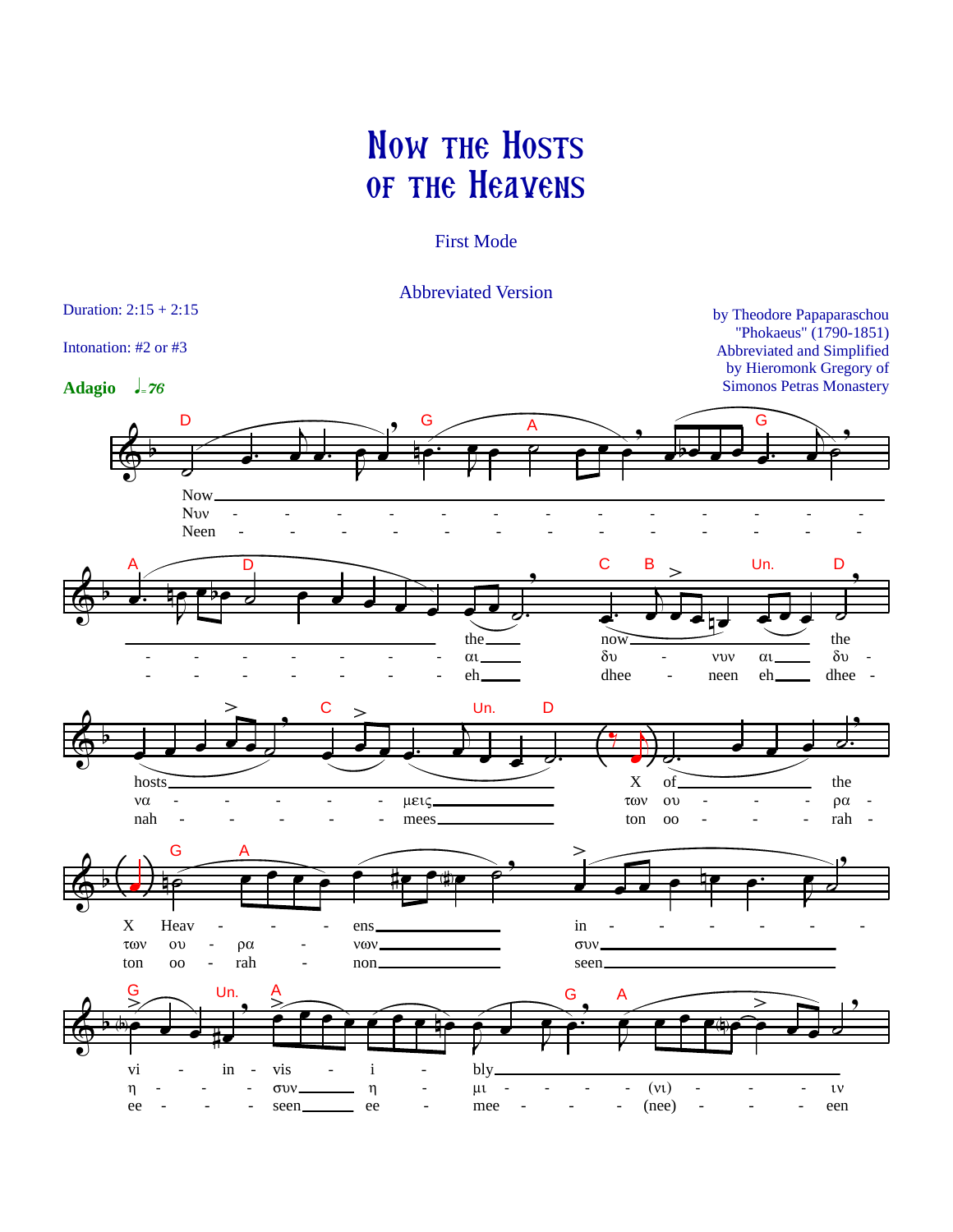Now the Hosts - First Mode - Abbreviated



## **After the Great Entrance:**